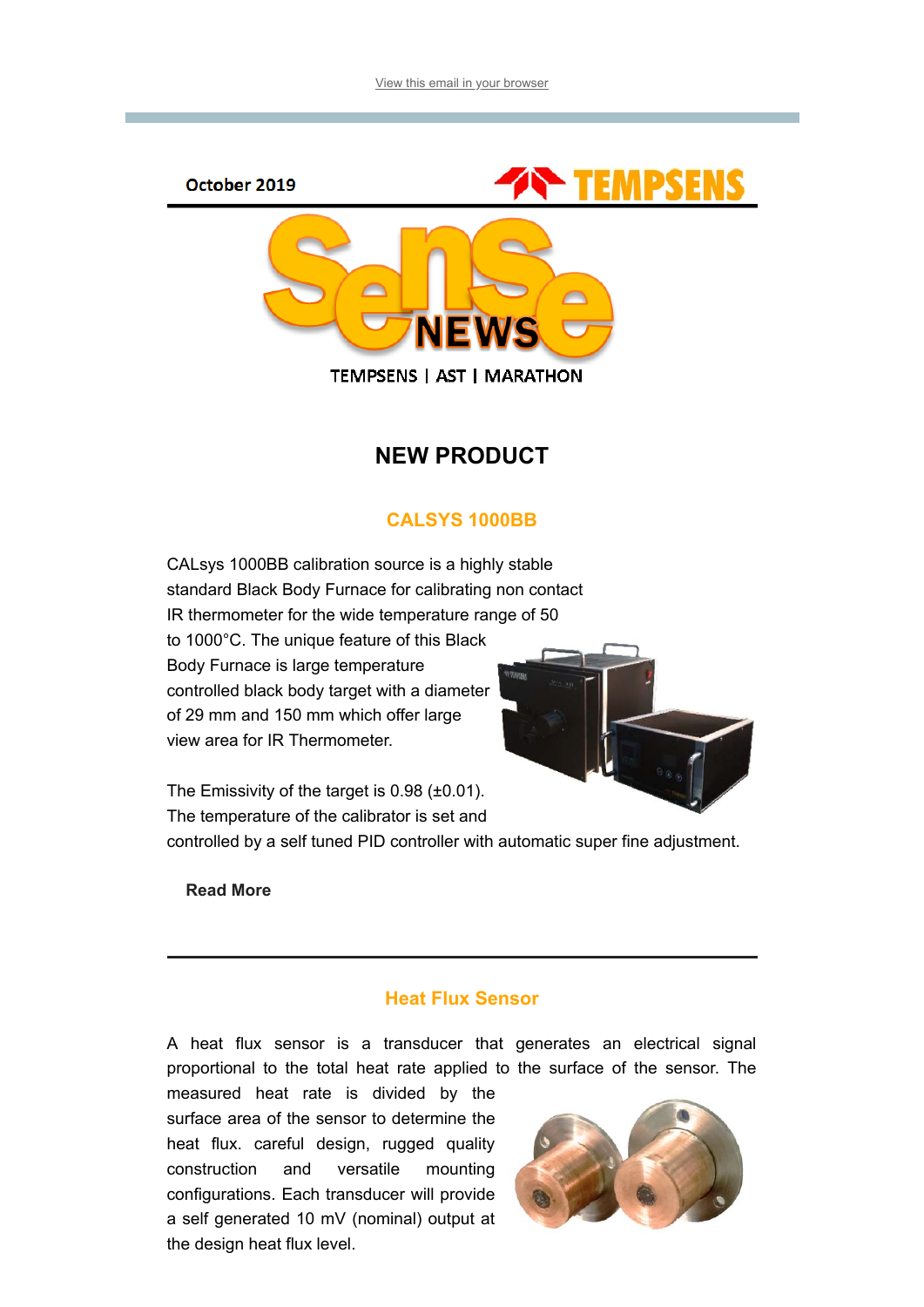### NEW VENDOR REGISTRATION



BPCL Mumbai Registered Vendor for Supply of Thermocouples, RTDs, Temperature Gauges, Thermowell and Temperature measurement related products



## Projects & Development India Limited

Registered Vendor for Supply of Thermocouples, RTDs, Radiation Pyrometer, Furnace Camera, Heater, Thermal Imager and Calibration Equipment and Services

## EXHIBITIONS



Glasspex India 2019 10th to 12th October Goregaon, Mumbai - India



Heat Treat 2019 15th to 17th October Detroit Michigan - USA